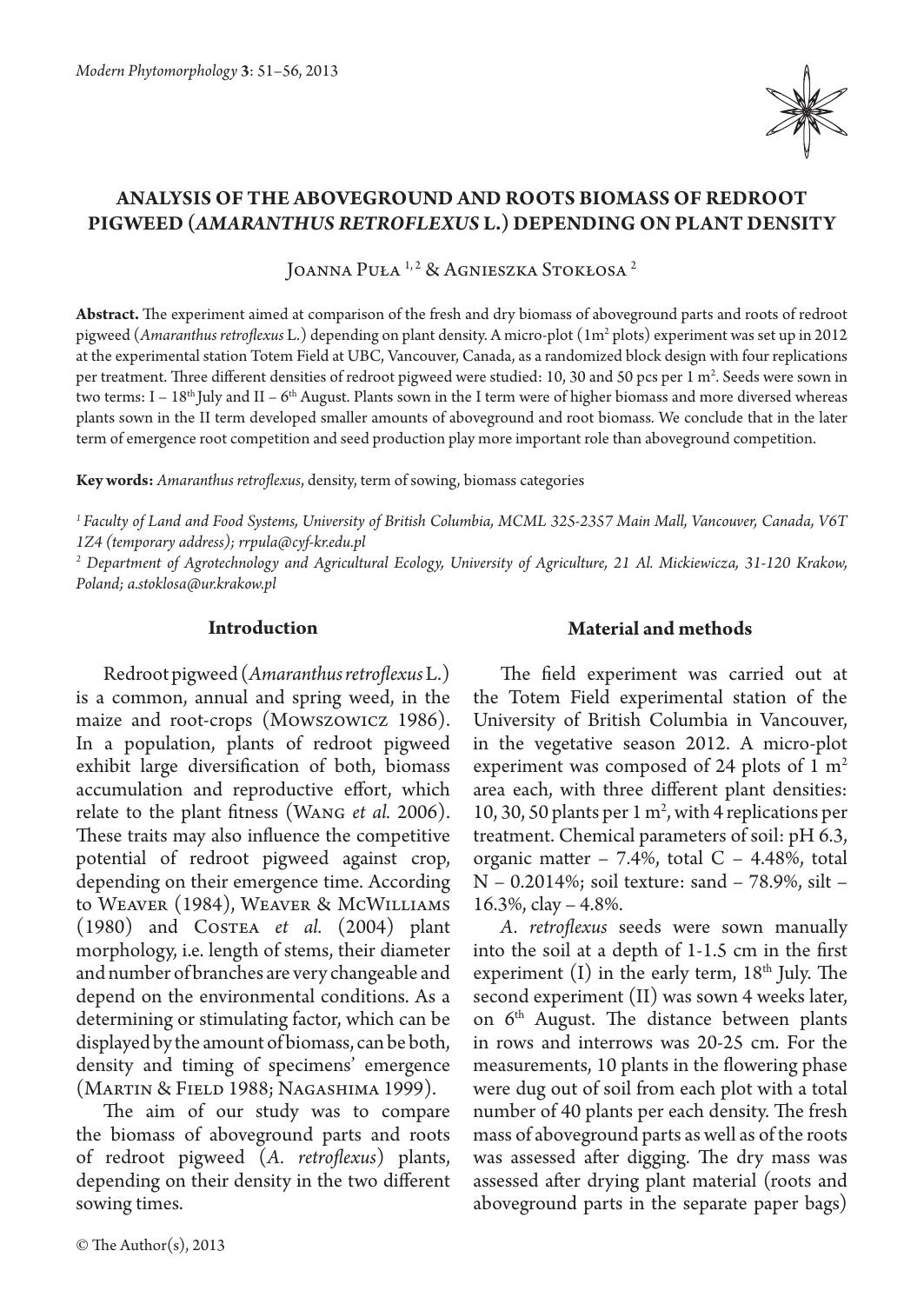| Parameters                         | Density $pcs/1$ m <sup>2</sup> |           |        |
|------------------------------------|--------------------------------|-----------|--------|
|                                    | 10                             | 30        | 50     |
| Fresh mass of<br>aboveground parts | $263.8 h* 237.7 ah$            |           | 169.6a |
| Fresh mass of roots                | 28.4 <sub>b</sub>              | 23.3 ab   | 19.3a  |
| Dry mass of<br>aboveground parts   | 40.0 <sub>b</sub>              | 36.6 ab   | 29.1a  |
| Dry mass of roots                  | 12.1 <sub>b</sub>              | $10.7$ ab | 10.2a  |

**Table 1.** Fresh mass and dry mass (g) of aboveground parts and roots of redroot pigweed in the I experiment.

\* Different letters relate to the significant differences at p=0.05.

#### in the drier at 105°C for 48 hours.

Both experiments were analyzed separately. One way ANOVA was performed for the data. Means were separated using Duncan test at p=0.05. For the aboveground parts and roots the weight categories were distinguished and their frequencies displayed on the graphs.

#### **Results and discussion**

In the first experiment (I) plants of redroot pigweed developed significantly higher aboveground and root biomass, when grown at the lowest density (Tab. 1). Similar relationships were noted for the dry mass. This is a result of low intraspecies competition and thus the possibility for a more intensive branching and vegetative growth (Cheplick 2001; Wang *et al.* 2006).

Plants sown in the later term (II experiment) developed by about 10-times lower biomass, as compared to the I experiment (Tab. 2). In this experiment there was no influence of the plant density on aboveground and root fresh mass. The lower diversity in biomass accumulation could be a result of a shorter time for development, and for this reason plants do not invest in the biomass production, instead the effort is placed upon the generative development (Wang *et al.* 2006).

Comparing the trends of changes of root biomass between the different densities it was observed, that in the I experiment (early sowing) the root biomass was significantly decreasing with the increased plant density (Tab. 1). For the delayed term of sowing (II experiment), **Table 2.** Fresh and dry mass (g) of aboveground parts and roots of redroot pigweed in the II experiment.

| Parameters                         | Density $pcs/1$ m <sup>2</sup> |                    |                    |
|------------------------------------|--------------------------------|--------------------|--------------------|
|                                    | 10                             | 30                 | 50                 |
| Fresh mass of<br>aboveground parts | $24.83 a*$                     | 33.23a             | 27.69a             |
| Fresh mass of roots                | 6.56 a                         | 10.06 <sub>b</sub> | 10.56 <sub>b</sub> |
| Dry mass of<br>aboveground parts   | 8.41 a                         | 12.49 <sub>b</sub> | 11.93 <sub>b</sub> |
| Dry mass of roots                  | 3.12a                          | 4.43a              | 5.14 a             |

\* Different letters relate to the significant differences at p=0.05.

there was a reverse trend noted (Tab. 2).

For the fresh mass of plants in the I experiment there were 14 and 7 weightcategories distinguished, for aboveground parts and roots, respectively. The aboveground parts were categorized every 50 grams (Fig. 1) and roots were categorized every 10 grams (Fig. 2). The frequencies of plants per each category were differentiated, depending on their density (Fig. 1). At the lowest density  $(10 \text{ pcs per } 1\text{m}^2)$  plants developed the highest biomass, and the largest share of plants was in the categories 70-120 g and 120-170 g. Single plants of this density were noted also in the highest categories >520 g, where no plants of higher densities (30 and 50 pcs per  $1m^2$ ) were observed. For the density of 30 pcs per  $1m<sup>2</sup>$ the highest number of plants was noted for the lower weight-categories: 120-170 g and 220-270 g – 270-320 g. Also plants of the highest density of 50 pcs  $\cdot$  m<sup>-2</sup> developed the lowest biomass, which is represented by the highest frequencies of plants in the lowest weight-categories: from 70 to 220 g (Fig. 1).

The distribution of root biomass of redroot pigweed was similar to the aboveground parts. Plants of the lowest density developed the biggest root system. Roots of plants of this density were found in the all categories, with the highest frequency in the 10-20 g root-weight-category. Plants of 30 pcs per  $1 \text{ m}^2$  density developed the higher number of roots in the weight-categories of 10-20 g and 20-30 g. Roots of plants of the highest density were found only in the two lowest weight-categories 0-10 g and 10-20 g (Fig. 2).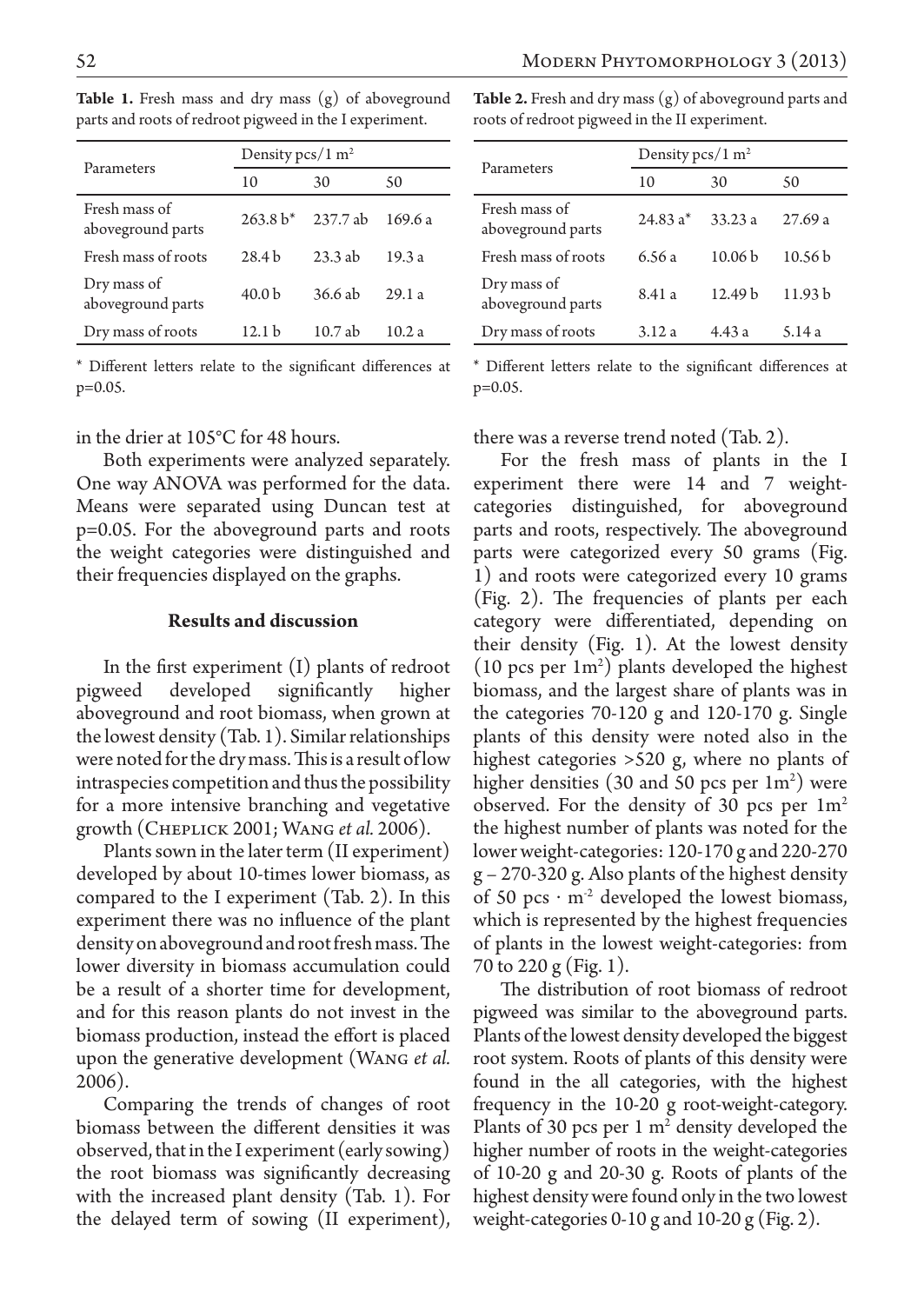

Fig. 1. Fresh mass of aboveground parts of redroot pigweed in the experiment I.





**Fig. 2.** Fresh mass of roots of redroot pigweed in the experiment I.





**Fig. 3.** Dry mass of redroot pigweed aboveground parts in the experiment I.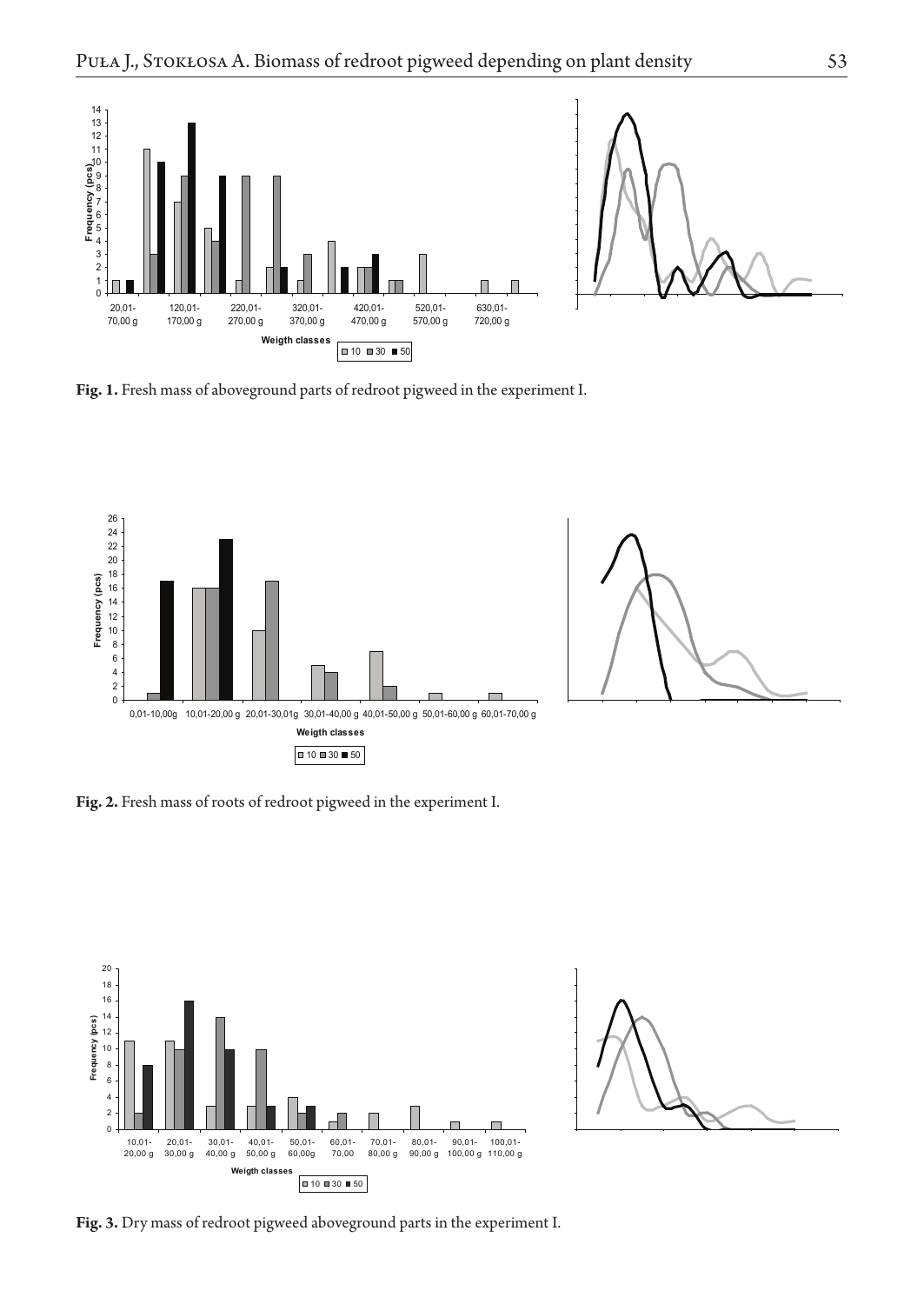



**Fig. 4.** Dry mass of redroot pigweed roots in the experiment I.



**Fig. 5.** Fresh mass of aboveground parts of redroot pigweed in the experiment II.

The distribution of the dry mass of aboveground parts (Fig. 3) and roots (Fig. 4) of redroot pigweed was very similar to the distribution of the fresh mass (Fig. 1-2).

As expected, the fresh mass of aboveground parts of redroot pigweed depended on their density. In the I experiment the distribution of plants of the lowest density within all categories was similar (Fig. 5). As for the plants of the highest density, visibly higher frequency was noted for the lowest weight-category. Plants of this density were not noted in the highest weight-categories. Interestingly, the highest frequency of fresh mass of roots was noted for plants of all densities in the weight-category 10-12 g, and within this category the highest frequency was noted for roots of the highest density (Fig. 6).

In the II experiment the share of dry mass of the aboveground parts of redroot pigweed was different from the share of the fresh mass but

also similar for the three densities tested, except for the highest weight-category, where plants of the lowest density had the highest frequency (Fig. 7). The distribution of root biomass was more differentiated (Fig. 8). Roots of the lowest density dominated in the two weightcategories: 3-4 g and 5-6 g, also the single roots for this density were noted in the highest weight-categories. Roots of the medium density dominated in the same weight-categories, as the roots of the lowest density. Roots of the highest density were located in the categories from 1-6 g, but the highest number of roots was noted for the highest weight-category for this density: 5-6 g. (Fig. 8).

The above results are confirmed by the literature. Also, when in the favorable conditions, plants tend to develop higher biomass, and canopy architecture is more diverse (Wang *et al.* 2006).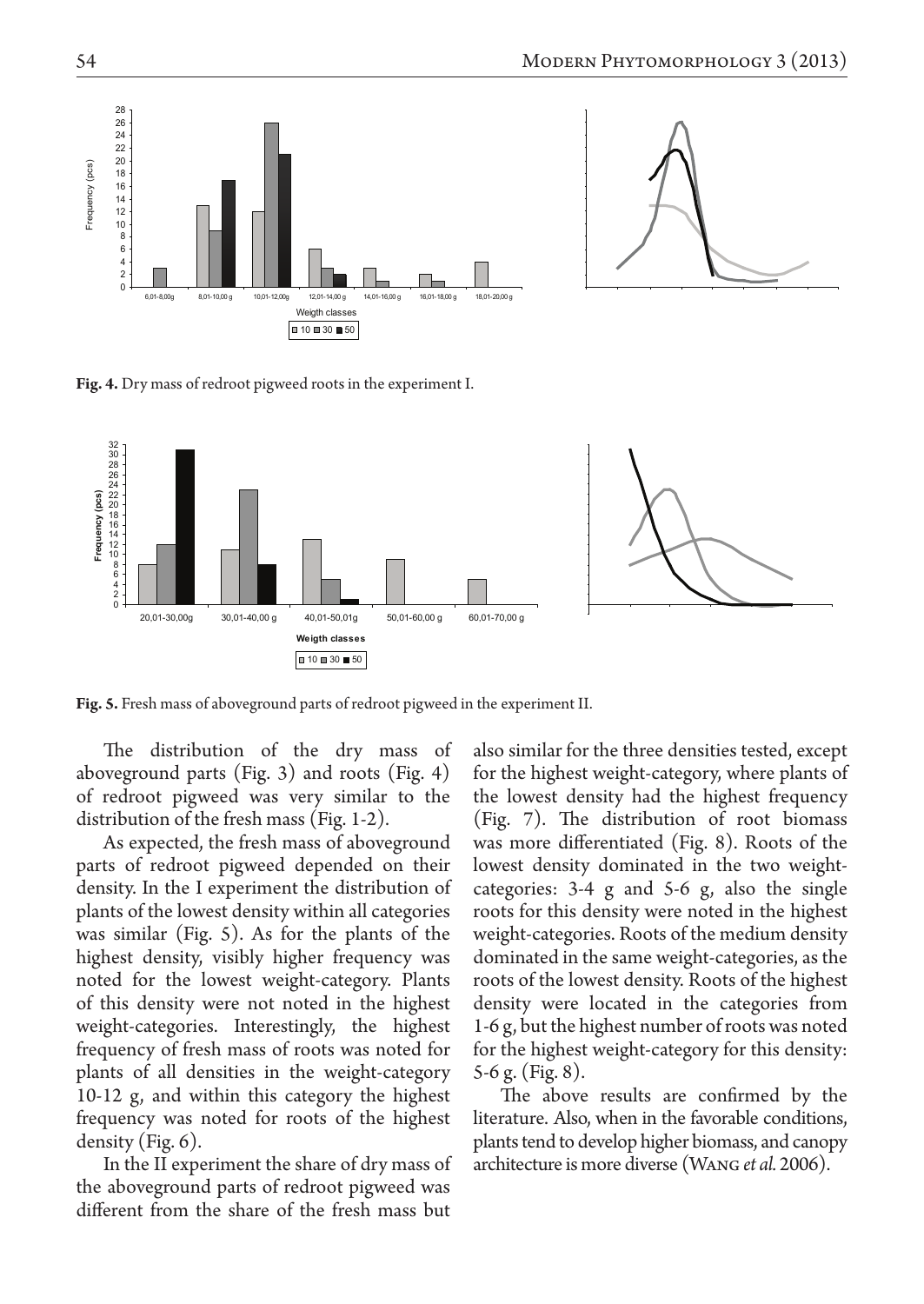



**Fig. 6.** Fresh mass of roots of redroot pigweed in the experiment II.





**Fig. 7.** Dry mass of redroot pigweed aboveground parts, experiment II.





**Fig. 8.** Dry mass of redroot pigweed roots, experiment II.